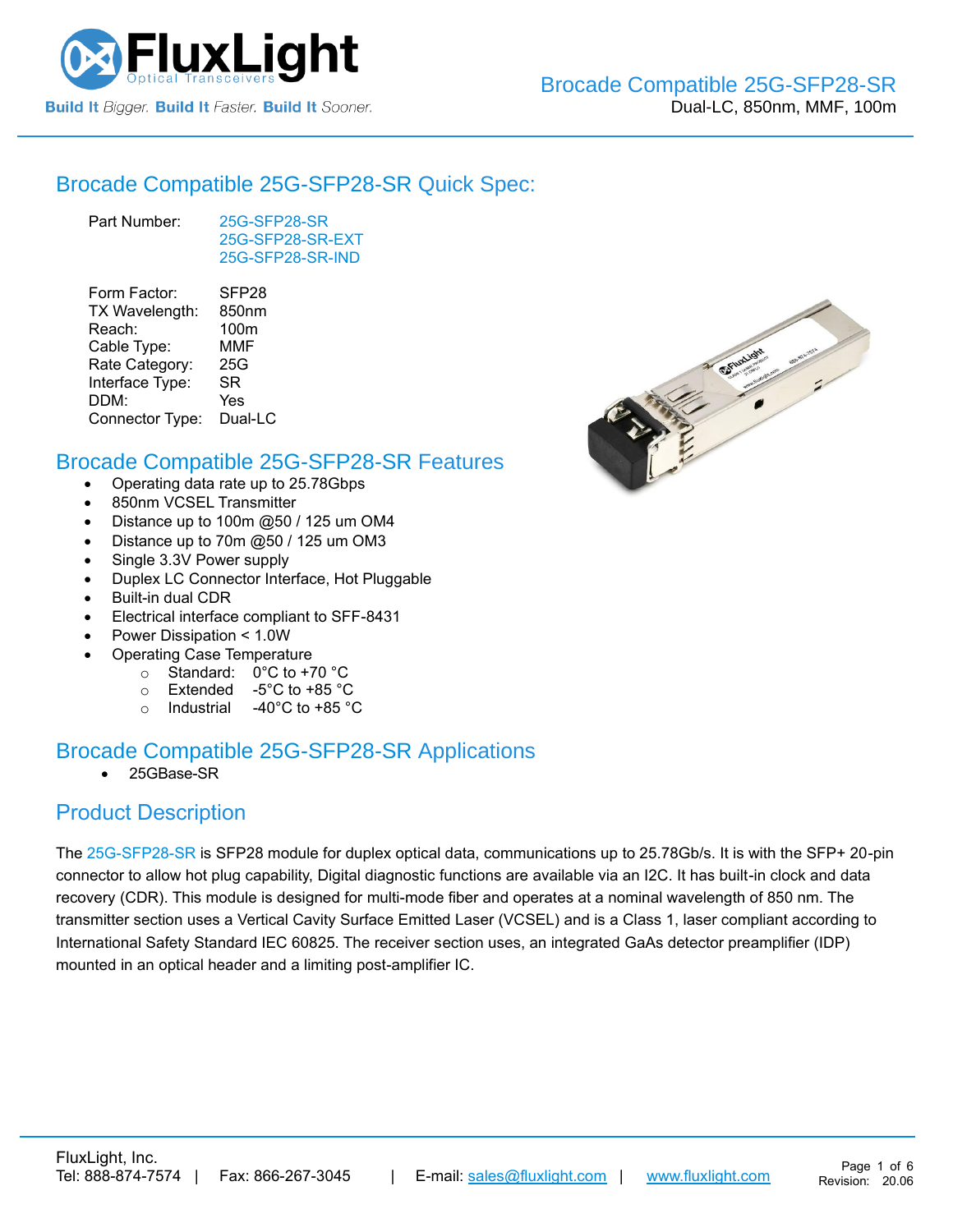

#### ABSOLUTE MAXIMUM RATINGS

The operation in excess of any absolute maximum ratings might cause permanent damage to this module.

| <b>Parameter</b>                     | <b>Symbol</b> | Min    | Max | Unit    | <b>Notes</b> |
|--------------------------------------|---------------|--------|-----|---------|--------------|
| Storage Temperature                  | тс            | -40    | 85  | $\circ$ |              |
| <b>Operating Case Temperature</b>    | TOP           |        | 70  | $\circ$ |              |
| Power Supply Voltage                 | Vcc           | $-0.5$ | 3.6 |         |              |
| Relative Humidity (non-condensation) | RH            |        | 85  | %       |              |

# RECOMMENDED OPERATING CONDITIONS

| <b>Parameter</b>                  | <b>Symbol</b> | <b>Min</b> | <b>Typical</b> | <b>Max</b> | <b>Unit</b> | <b>Notes</b> |
|-----------------------------------|---------------|------------|----------------|------------|-------------|--------------|
| <b>Operating Case Temperature</b> | TOP           | 0          |                | 70         | degC        |              |
| Power Supply Voltage              | VCC           | 3.135      | 3.3            | 3.465      |             |              |
| Data Rate,                        |               |            |                | 25.7812    | Gb/s        |              |
| Data Rate Accuracy                |               | $-100$     |                | 100        | ppm         |              |
| Tx DISABLE Input Voltage - High   |               | 2          |                |            |             |              |
| Tx DISABLE Input Voltage - Low    |               |            |                | 0.8        |             |              |
| 50 / 125 um MMF OM3               | D             | っ          |                | 70         | m           |              |
| 50 / 125 um MMF OM4               |               | റ          |                | 100        | m           |              |

#### Optical Characteristics

All parameters are specified under the recommended operating conditions unless otherwise specified..

| <b>Parameter</b>                                | <b>Symbol</b> | <b>Min</b>         | <b>Typical</b> | <b>Max</b> | <b>Unit</b>     | <b>Notes</b> |
|-------------------------------------------------|---------------|--------------------|----------------|------------|-----------------|--------------|
| <b>Power Consumption</b>                        |               |                    |                | 1.0        | W               |              |
| <b>Supply Current</b>                           | lcc.          |                    |                | 300        | mA              |              |
|                                                 |               | <b>Transmitter</b> |                |            |                 |              |
| Centre Wavelength                               | λС            | 840                | 850            | 860        | nm              |              |
| Spectral Width<br>(RMS)@25Gb/s                  | Δλ            | 8.2                |                | 0.6        | nm              |              |
| 50<br>Average<br>Output<br>Power:<br><b>MMF</b> | Pout          | $-8.4$             |                | 2.4        | dB <sub>m</sub> |              |
| <b>Extinction Ratio</b>                         | <b>ER</b>     | $\mathcal{P}$      |                |            | dB              |              |
|                                                 |               | Receiver           |                |            |                 |              |
| Centre Wavelength                               | λC            | 840                | 850            | 860        | nm              |              |
| Receiver Sensitivity (OMA)                      | Smin          |                    |                | $-8.4$     | dBm             |              |
| <b>Average Receiver Power</b>                   | Pin.          | $-10.3$            |                | 3          | dBm             |              |
| <b>Optical Return Loss</b>                      | <b>ORL</b>    |                    |                | -12        | At 1MHz         |              |
| <b>LOS De-Assert</b>                            | LOSD          |                    |                | -13        | dB              |              |
| <b>LOS Assert</b>                               | <b>LOSA</b>   | $-30$              |                |            | dB              |              |
| <b>LOS Hysteresis</b>                           |               | 0.5                |                |            | dB              |              |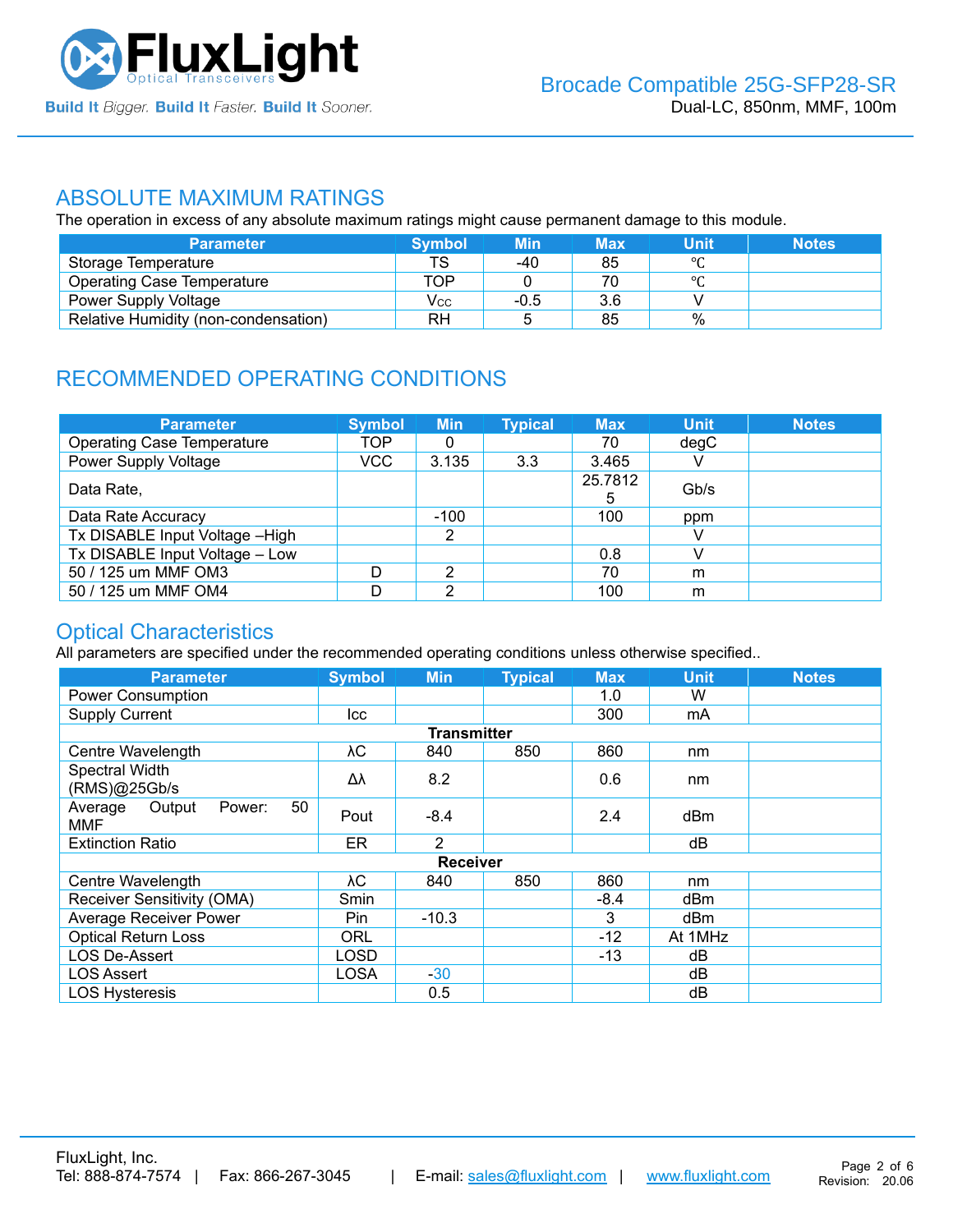

# Digital Diagnostic Functions

Digital diagnostics monitoring function is available on FluxLight's product. A 2-wire serial interface provides user to contact with module. It is compliant to SFF-8472 Rev10.2 with internal calibration mode. For external calibration mode please contact our sales stuff.

| <b>Parameter</b>                      | <b>Symbol</b> | <b>Min</b> | <b>Max</b> | Unit | <b>Notes</b> |
|---------------------------------------|---------------|------------|------------|------|--------------|
| Temperature monitor absolute error    | DMI Temp      | -3         | $+3$       | °C   |              |
| Supply voltage monitor absolute error | DMI VCC       | -0.1       | $+0.1$     |      |              |
| TX power monitor absolute error       | DMI RX        | -3         | $+3$       | dB   |              |
| RX power monitor absolute error       | DMI RX        | -3         | $+3$       | dB   |              |
| Bias current monitor                  | DMI Ibias     | $-10%$     | $+10%$     | mA   |              |

### Recommended Circuit

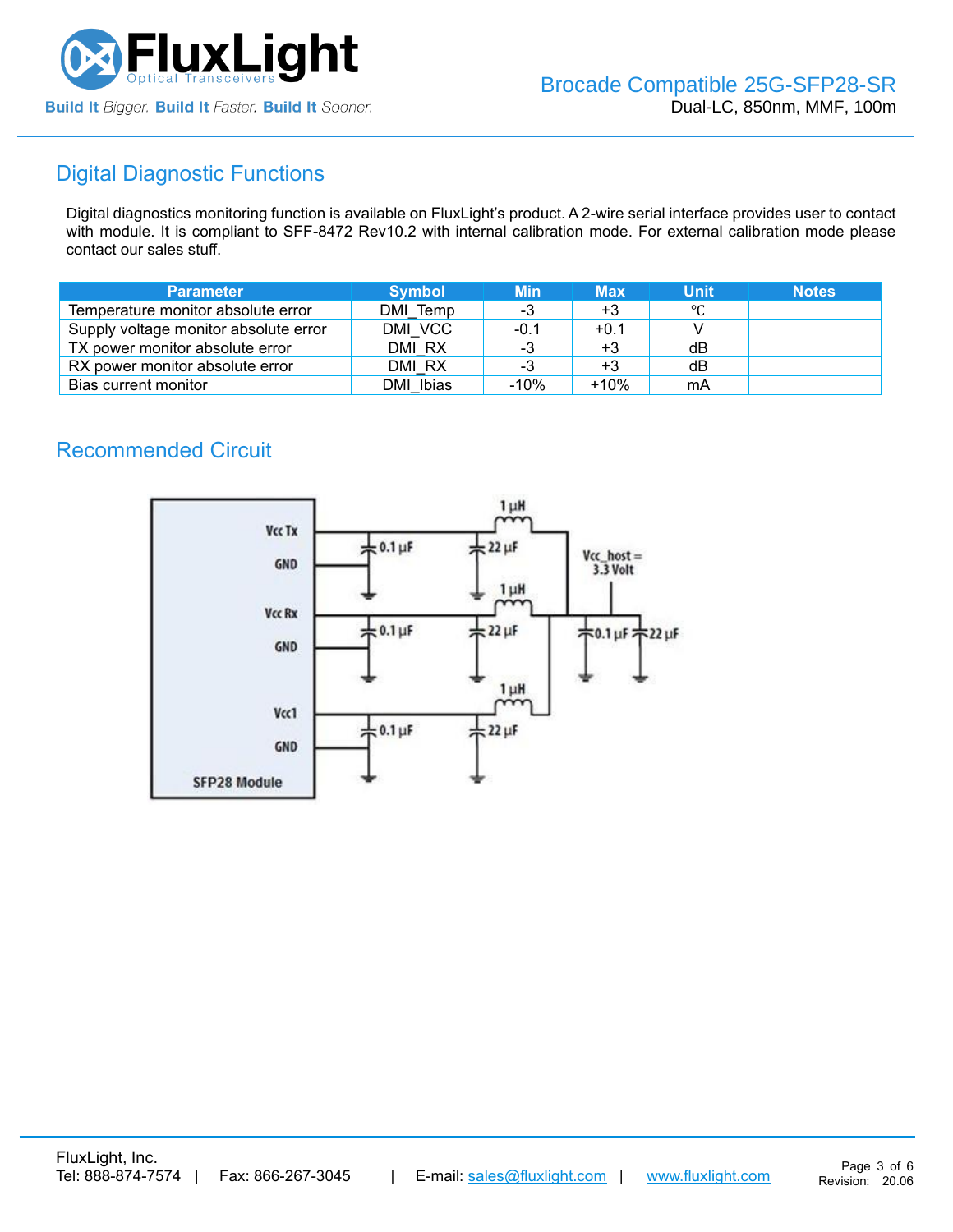

# Mechanical Dimensions



|         |      | $\lfloor L1 \rfloor \lfloor L2 \rfloor$                                                   | W | W1 | W2 | $H$ $\qquad$ | H1 | H2      |
|---------|------|-------------------------------------------------------------------------------------------|---|----|----|--------------|----|---------|
| MAX     | 56.9 | $\vert 31.2 \vert 41.95 \vert 13.8 \vert 10.2 \vert 14.5 \vert 8.7 \vert 0.55 \vert 11.5$ |   |    |    |              |    |         |
| Typical |      | $56.7$   31.0   41.80   13.7   10.0   14.3   8.6   0.5   11.3                             |   |    |    |              |    |         |
| MIN     | 56.5 | $\vert 30.8 \vert 41.65 \vert 13.6 \vert 9.8 \vert 14.1 \vert$                            |   |    |    | $8.5$ 0.45   |    | $-11.1$ |

(Unit: mm [inch])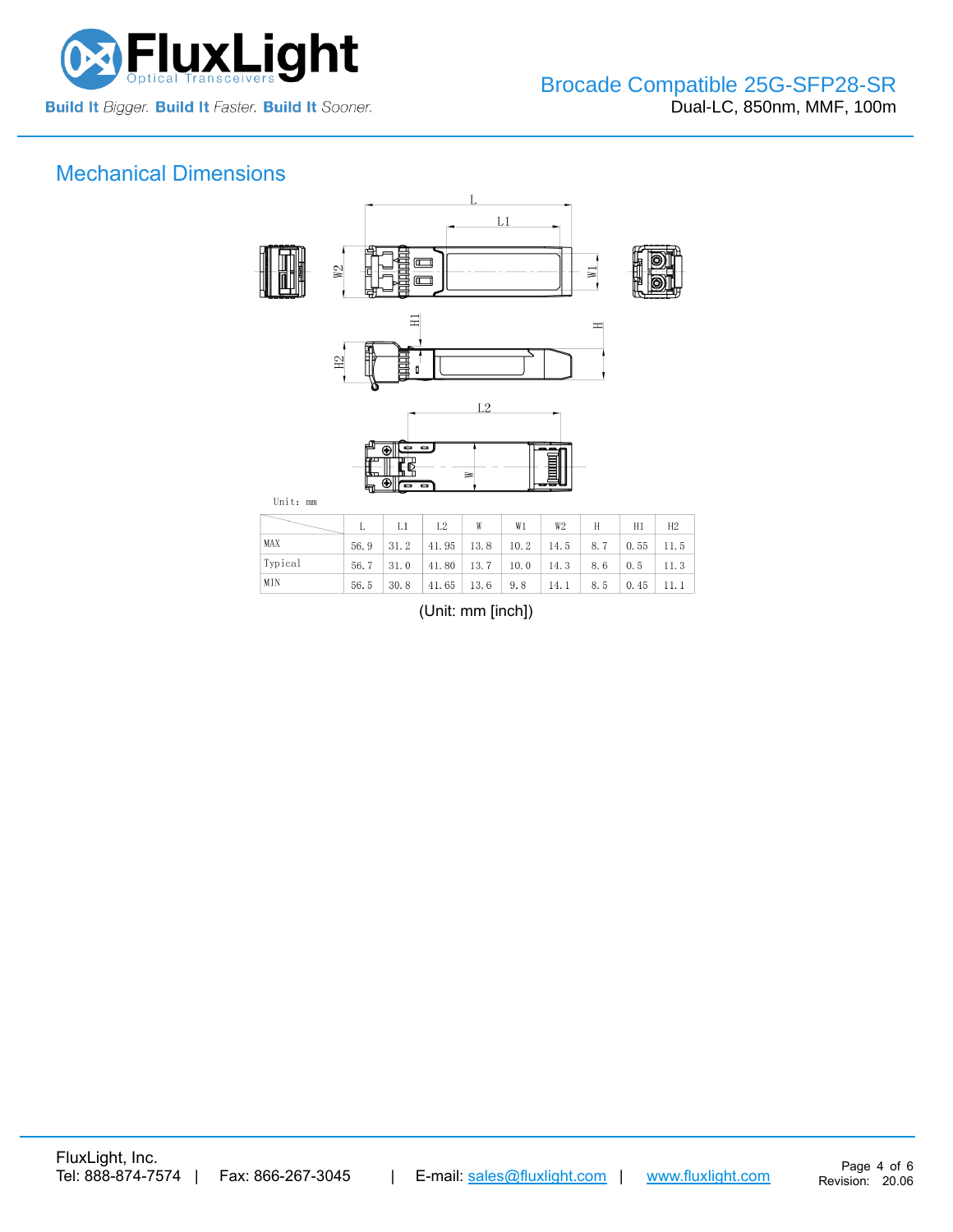

## Pin Assignment and Description



## Pin Assignment

| PIN# | <b>Symbol</b>   | <b>Description</b>                   | <b>Notes</b>   |
|------|-----------------|--------------------------------------|----------------|
| 1    | VeeT            | <b>Transmitter Ground</b>            |                |
| 2    | TX_Fault        | N/A                                  | 1              |
| 3    | TX_DIS          | <b>Transmitter Disable</b>           | 2              |
| 4    | <b>SDA</b>      | <b>Tow Wire Serial Data</b>          |                |
| 5    | <b>SCL</b>      | <b>Tow Wire Serial Clock</b>         |                |
| 6    | MOD_DEF0        | Module present, connect to VeeT      |                |
| 7    | R <sub>S0</sub> | N/A                                  | 1              |
| 8    | LOS             | LOS of Signal                        | $\overline{2}$ |
| 9    | RS <sub>1</sub> | N/A                                  | 1              |
| 10   | VeeR            | <b>Reciever Ground</b>               |                |
| 11   | VeeR            | <b>Reciever Ground</b>               |                |
| 12   | RD-             | <b>Reciever Data Inverted</b>        |                |
| 13   | $RD+$           | Reciever Data Non-Inverted           |                |
| 14   | VeeR            | <b>Reciever Ground</b>               |                |
| 15   | VccR            | Reciever Supply 3.3V                 |                |
| 16   | VccT            | Transmitter Supply 3.3V              |                |
| 17   | VeeT            | <b>Transmitter Ground</b>            |                |
| 18   | $TD+$           | <b>Transmitter Data Non-Inverted</b> |                |
| 19   | TD-             | <b>Transmitter Data Inverted</b>     |                |
| 20   | VeeT            | <b>Transmitter Ground</b>            |                |

#### **Notes:**

1.Signals not supported in SFP+ Copper pulled-down to VeeT with 30K ohms resistor

2. Passive cable assemblies do not support LOS and TX\_DIS